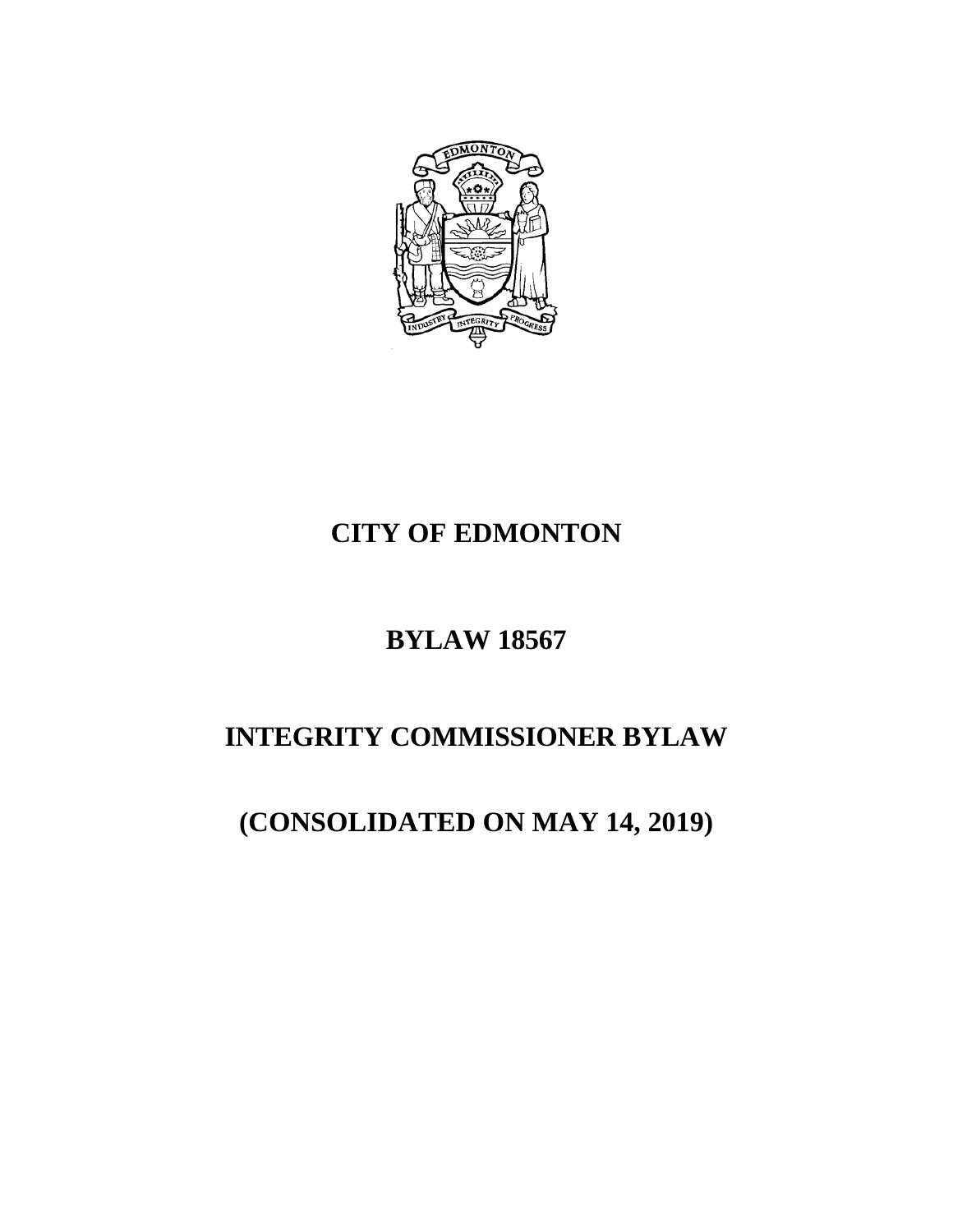### **THE CITY OF EDMONTON BYLAW 18567 INTEGRITY COMMISSIONER BYLAW**

Edmonton City Council enacts:

#### **PART I - PURPOSE, DEFINITIONS, AND INTERPRETATION**

| <b>PURPOSE</b>                            | $\mathbf{1}$   |     | The purpose of this bylaw is to establish the position of Integrity<br>Commissioner as a designated officer, and to delegate powers,<br>duties, and functions to that position. |  |  |  |
|-------------------------------------------|----------------|-----|---------------------------------------------------------------------------------------------------------------------------------------------------------------------------------|--|--|--|
| <b>DEFINITIONS</b>                        | $\overline{2}$ | (1) | Unless otherwise specified, words used in this bylaw have the<br>same meaning as defined in the <i>Municipal Government Act</i> , RSA<br>2000, c M-26.                          |  |  |  |
|                                           |                | (2) | In this bylaw:                                                                                                                                                                  |  |  |  |
|                                           |                |     | "City" means The City of Edmonton;<br>(a)                                                                                                                                       |  |  |  |
|                                           |                |     | (b)<br>"City Manager" means the City's chief administrative<br>officer;                                                                                                         |  |  |  |
|                                           |                |     | "Council" means the City's council;<br>(c)                                                                                                                                      |  |  |  |
|                                           |                |     | (d)<br>"Councillor" means the City's councillors and includes<br>the chief elected official;                                                                                    |  |  |  |
|                                           |                |     | "Council Code of Conduct Bylaw" means the City's<br>(e)<br>Council Code of Conduct Bylaw, Bylaw 18483.                                                                          |  |  |  |
| <b>RULES FOR</b><br><b>INTERPRETATION</b> | 3              |     | The marginal notes and headings in this bylaw are for ease of<br>reference only.                                                                                                |  |  |  |
| PART II - APPOINTMENT                     |                |     |                                                                                                                                                                                 |  |  |  |
| <b>DESIGNATED</b><br><b>OFFICER</b>       | $\overline{4}$ |     | The designated officer position of Integrity Commissioner<br>is established by this bylaw.                                                                                      |  |  |  |
| <b>APPOINTMENT</b>                        | 5              | (1) | Council will, by resolution, appoint an individual to the<br>position of Integrity Commissioner and will approve the<br>terms and conditions of the appointment.                |  |  |  |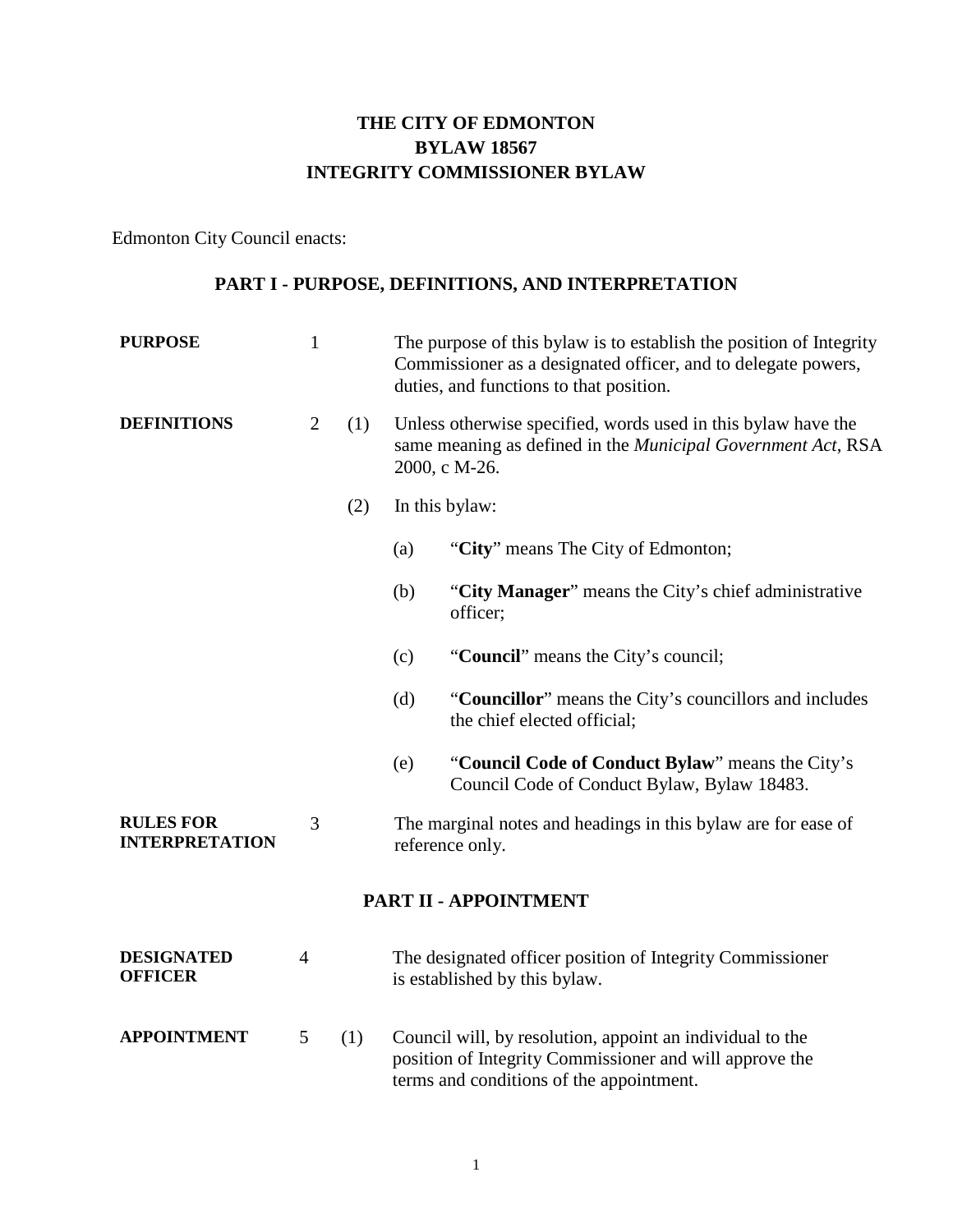|                       |   | (2)   | The Integrity Commissioner will be appointed for a term of<br>up to 5 years. (S.2, Bylaw 18864, May 14, 2019)                                                                                                                                                                                                                                        |
|-----------------------|---|-------|------------------------------------------------------------------------------------------------------------------------------------------------------------------------------------------------------------------------------------------------------------------------------------------------------------------------------------------------------|
|                       |   | (2.1) | The Integrity Commissioner may be reappointed for one<br>additional term of up to 5 years.<br>(S.3, Bylaw 18864, May 14, 2019)                                                                                                                                                                                                                       |
|                       |   | (3)   | Council may revoke the appointment of the Integrity<br>Commissioner by resolution at any time during their term.                                                                                                                                                                                                                                     |
|                       | 6 |       | If the Integrity Commissioner is involved in an ongoing<br>investigation pursuant to the Council Code of Conduct<br>Bylaw when their appointment ends or is revoked, the<br>Integrity Commissioner may, subject to Council direction,<br>complete the investigation.                                                                                 |
| <b>INDEMNITY</b>      | 7 |       | The City will indemnify the Integrity Commissioner as an<br>agent of the City in accordance with Council's Legal<br>Representation and Indemnification of City Employees,<br>Agents, and Members of Council Policy, Policy C482,<br>provided that the Integrity Commissioner acts in the course<br>and scope of their appointment and in good faith. |
| <b>ACCOUNTABILITY</b> | 8 |       | The Integrity Commissioner is not subject to the<br>supervision of or accountable to the City Manager.                                                                                                                                                                                                                                               |

### **PART III - POWERS, DUTIES, AND FUNCTIONS**

| POWERS, DUTIES,<br><b>FUNCTIONS</b> | 9  | The Integrity Commissioner must: |                                                                                                                                                                                                                                                                                      |  |
|-------------------------------------|----|----------------------------------|--------------------------------------------------------------------------------------------------------------------------------------------------------------------------------------------------------------------------------------------------------------------------------------|--|
|                                     |    | (a)                              | receive complaints and carry out investigations pursuant<br>to the Council Code of Conduct Bylaw;                                                                                                                                                                                    |  |
|                                     |    | (b)                              | provide advice and recommendations to Council<br>regarding the ethical behaviour of Councillors, including<br>the Council Code of Conduct Bylaw and other bylaws or<br>Council approved policies that are related to Councillor<br>conduct; and<br>(S. 4, Bylaw 18864, May 14, 2019) |  |
|                                     |    | (c)                              | perform any other functions directed by Council.                                                                                                                                                                                                                                     |  |
|                                     | 10 |                                  | The Integrity Commissioner may:                                                                                                                                                                                                                                                      |  |